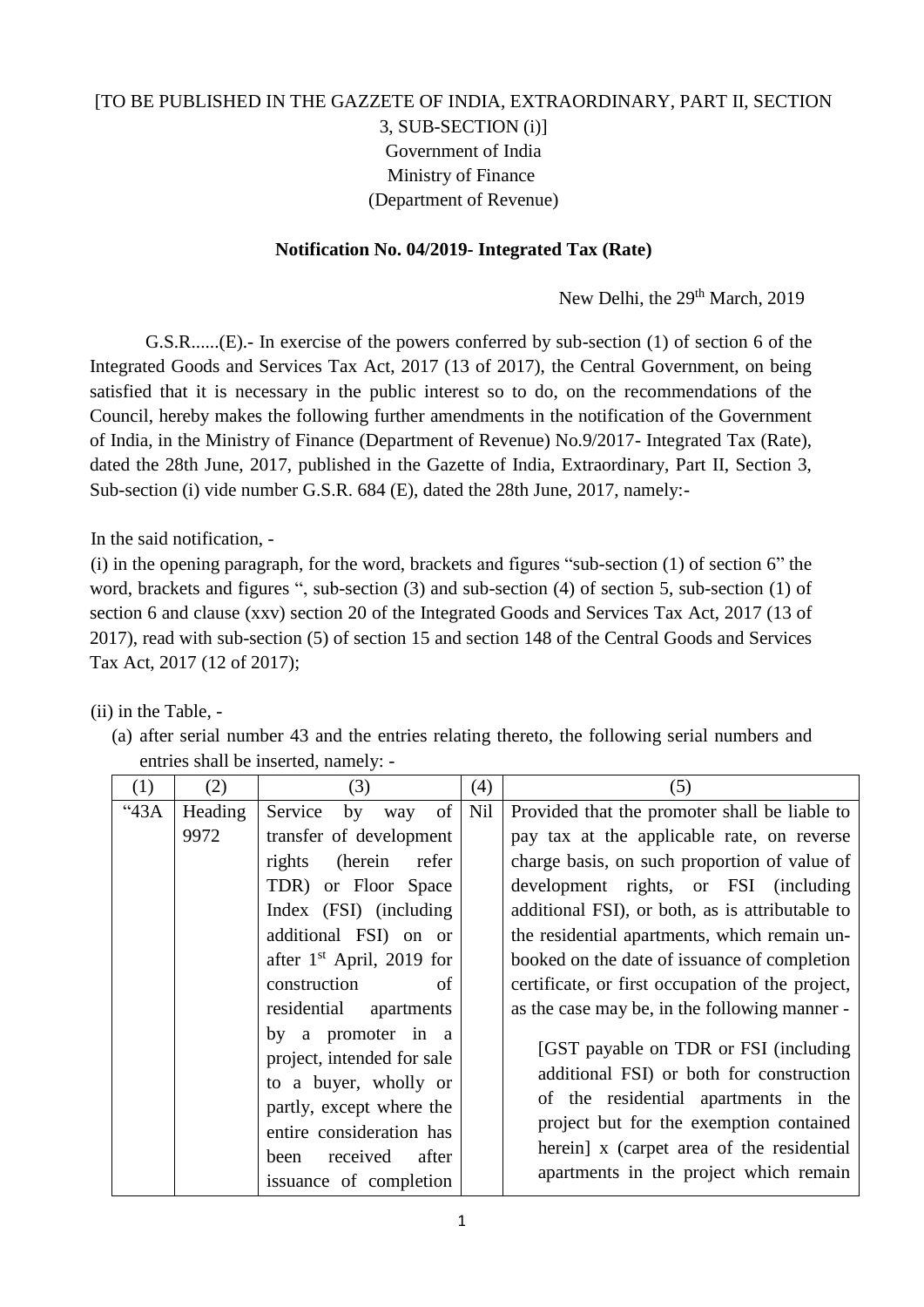|     |         | certificate,<br>where                           |     | un-booked on the date of issuance of                                                            |
|-----|---------|-------------------------------------------------|-----|-------------------------------------------------------------------------------------------------|
|     |         | required,<br>by<br>the                          |     | completion certificate or first occupation                                                      |
|     |         | competent authority or                          |     | : Total carpet area of the residential                                                          |
|     |         | after its first occupation,                     |     | apartments in the project)                                                                      |
|     |         | whichever is earlier.                           |     |                                                                                                 |
|     |         |                                                 |     |                                                                                                 |
|     |         | amount of GST<br>The                            |     | Provided further that tax payable in terms of<br>the first proviso hereinabove shall not exceed |
|     |         | exemption available for                         |     |                                                                                                 |
|     |         | construction<br>of                              |     | 1 per cent. of the value in case of affordable                                                  |
|     |         | residential apartments in                       |     | residential apartments and 5 per cent. of the                                                   |
|     |         | the project under this                          |     | value in case of residential apartments other                                                   |
|     |         | notification<br>shall<br>be                     |     | affordable<br>residential<br>than<br>apartments                                                 |
|     |         | calculated as under:                            |     | remaining un-booked on the date of issuance                                                     |
|     |         | [GST payable on TDR                             |     | of completion certificate or first occupation                                                   |
|     |         | <b>FSI</b><br>(including)<br><b>or</b>          |     | The liability to pay integrated tax on the said                                                 |
|     |         | additional FSI) or both                         |     | portion of the development rights or FSI, or                                                    |
|     |         | for construction of the                         |     | both, calculated as above, shall arise on the                                                   |
|     |         | project] x (carpet area of                      |     | date of completion or first occupation of the                                                   |
|     |         | residential<br>the                              |     | project, as the case may be, whichever is                                                       |
|     |         | apartments in the project                       |     | earlier.                                                                                        |
|     |         | $\div$ Total carpet area of                     |     |                                                                                                 |
|     |         | residential<br>and<br>the                       |     |                                                                                                 |
|     |         |                                                 |     |                                                                                                 |
|     |         | commercial apartments                           |     |                                                                                                 |
|     |         | in the project)                                 |     |                                                                                                 |
| 43B | Heading | Upfront amount (called                          | Nil | Provided that the promoter shall be liable to                                                   |
|     | 9972    | premium,<br>salami,<br>as                       |     | pay tax at the applicable rate, on reverse                                                      |
|     |         | cost, price, development                        |     | charge basis, on such proportion of upfront                                                     |
|     |         | charges or by any other                         |     | amount (called as premium, salami, cost,                                                        |
|     |         | name) payable in respect                        |     | price, development charges or by any other                                                      |
|     |         | of service by way of                            |     | name) paid for long term lease of land, as is                                                   |
|     |         | granting of long term                           |     | attributable to the residential apartments,                                                     |
|     |         | lease of thirty years, or                       |     | which remain un- booked on the date of                                                          |
|     |         | after<br>more,<br>on<br><b>or</b>               |     | issuance of completion certificate, or first                                                    |
|     |         | 01.04.2019,<br>for                              |     | occupation of the project, as the case may be,                                                  |
|     |         | construction<br>of                              |     | in the following manner -                                                                       |
|     |         | residential<br>apartments                       |     |                                                                                                 |
|     |         | by a promoter in a                              |     | [GST payable on upfront amount (called<br>premium,<br>salami,<br>cost,<br>price,<br>as          |
|     |         | project,<br>intended for                        |     | development charges or by any other                                                             |
|     |         | sale to a buyer, wholly                         |     | name) payable for long term lease of land                                                       |
|     |         | or partly, except where                         |     | construction of the residential<br>for                                                          |
|     |         | the entire consideration                        |     | apartments in the project but for the                                                           |
|     |         | has been received after                         |     | exemption contained herein] x (carpet                                                           |
|     |         | issuance of completion                          |     | area of the residential apartments in the                                                       |
|     |         | where<br>certificate,<br>required,<br>the<br>by |     | project which remain un-booked on the                                                           |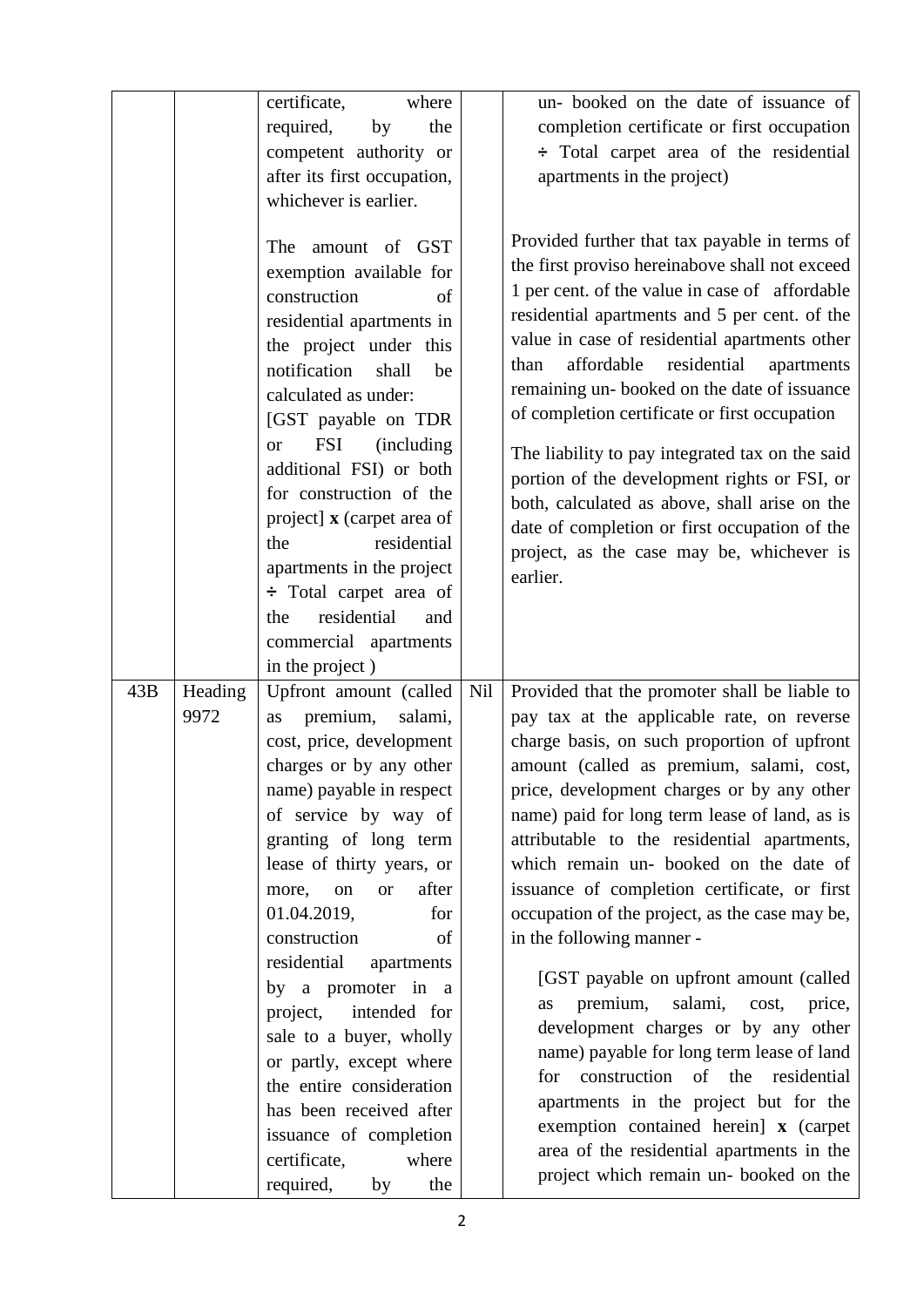| competent authority or<br>after its first occupation,<br>whichever is earlier.<br>The<br>amount of GST<br>exemption available for<br>construction<br>of<br>residential apartments in<br>the project under this<br>notification<br>shall<br>be<br>calculated as under:<br>IGST<br>payable<br>on<br>upfront amount (called<br>premium,<br>salami,<br>as<br>cost, price, development<br>charges or by any other<br>name) payable for long<br>term lease of land for<br>construction<br>of<br>the<br>project] x (carpet area of | date of issuance of completion certificate<br>or first occupation $\div$ Total carpet area of<br>the residential apartments in the project);<br>Provided further that the tax payable in terms<br>of the first proviso shall not exceed 1 per<br>cent. of the value in case of<br>affordable<br>residential apartments and 5 per cent. of the<br>value in case of residential apartments other<br>residential<br>affordable<br>than<br>apartments<br>remaining un-booked on the date of issuance<br>of completion certificate or first occupation.<br>The liability to pay integrated tax on the said<br>proportion of upfront amount (called as<br>premium, salami, cost, price, development<br>charges or by any other name) paid for long<br>term lease of land, calculated as above, shall<br>arise on the date of issue of completion<br>certificate or first occupation of the project, |
|-----------------------------------------------------------------------------------------------------------------------------------------------------------------------------------------------------------------------------------------------------------------------------------------------------------------------------------------------------------------------------------------------------------------------------------------------------------------------------------------------------------------------------|-----------------------------------------------------------------------------------------------------------------------------------------------------------------------------------------------------------------------------------------------------------------------------------------------------------------------------------------------------------------------------------------------------------------------------------------------------------------------------------------------------------------------------------------------------------------------------------------------------------------------------------------------------------------------------------------------------------------------------------------------------------------------------------------------------------------------------------------------------------------------------------------------|
| the<br>residential<br>apartments in the project<br>÷ Total carpet area of                                                                                                                                                                                                                                                                                                                                                                                                                                                   | as the case may be.                                                                                                                                                                                                                                                                                                                                                                                                                                                                                                                                                                                                                                                                                                                                                                                                                                                                           |
| residential<br>the<br>and<br>commercial apartments<br>in the project).                                                                                                                                                                                                                                                                                                                                                                                                                                                      |                                                                                                                                                                                                                                                                                                                                                                                                                                                                                                                                                                                                                                                                                                                                                                                                                                                                                               |

(iii) after paragraph 1, the following paragraphs shall be inserted, namely, -

"1A. Value of supply of service by way of transfer of development rights or FSI by a person to the promoter against consideration in the form of residential or commercial apartments shall be deemed to be equal to the value of similar apartments charged by the promoter from the independent buyers nearest to the date on which such development rights or FSI is transferred to the promoter.

1B. Value of portion of residential or commercial apartments remaining un-booked on the date of issuance of completion certificate or first occupation, as the case may be, shall be deemed to be equal to the value of similar apartments charged by the promoter nearest to the date of issuance of completion certificate or first occupation, as the case may be."

(iv) in paragraph 3 relating to Explanation, after clause (iv), the following clause shall be inserted, namely: -

"(v) The term "apartment" shall have the same meaning as assigned to it in clause (e) under section 2 of the Real Estate (Regulation and Development) Act, 2016 (16 of 2017).